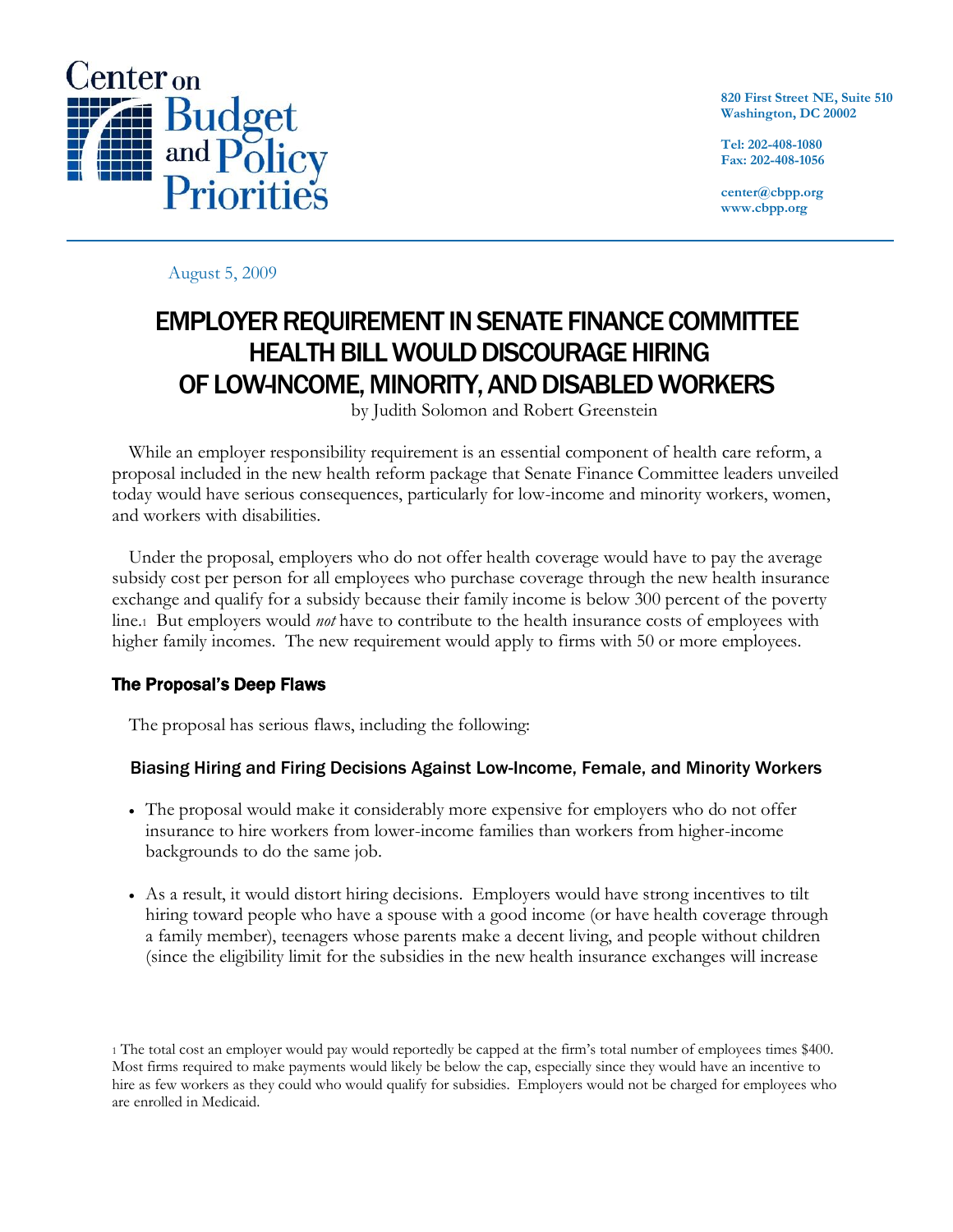with family size). Low-income women with children in one-earner families would be particularly disadvantaged.

While language could be included to try to ban such discriminatory effects, it would be virtually impossible to enforce effectively. It would be extremely difficult to prove in court that an employer has passed over one applicant and hired another because of the health surcharge that employers would face if they hired people receiving health insurance subsidies. Moreover, most low-income job applicants who do not get hired could not afford to hire attorneys to initiate legal proceedings. For the tiny number that might be able to institute proceedings, the legal complaint likely would take months and, more likely, years to adjudicate. In short, the fact that low-income workers would cost an employer up to several thousand dollars more to perform the same job could not easily be overcome.

- This differential treatment of workers based on their family income also would likely influence employer decisions about which of their employees to let go when they trim their workforces to cut costs, such as during a recession. Workers from low-income families would cost the firm significantly more to retain than other workers who are paid the same wage to do the same job.
- Although this clearly is not intended, the proposal likely would have discriminatory racial effects on hiring and firing. As noted, it would discourage the hiring of lower-income people. And since minorities are more likely to have low family incomes than non-minorities, a larger share of prospective minority workers would likely be harmed.
- The proposal also could discourage the hiring of low-income people with disabilities, who will need subsidies if they can't get coverage through their employer — and who will not have an option of forgoing coverage given their health conditions, a fact that their prospective employers generally will be aware of. It would not be possible to provide an exemption from this requirement for people with disabilities, because the health insurance exchanges will not be conducting disability determinations.

## Leading to the Loss of Jobs

The proposal also would likely lead to a greater loss of jobs than a more traditional "play-or-pay" requirement.

• In a recent analysis of the labor-market effects of this and other proposals to require employers who don't offer coverage to contribute to the costs of insurance, the Congressional Budget Office explains that under traditional "play-or-pay" requirements — where employers who don't offer coverage would pay a modest dollar amount per worker or a modest percentage of payroll — employers generally would be able to cover those costs by paying lower wages than they otherwise would (as employers who offer coverage already do). But under a proposal to make employers who don't offer coverage pay much larger amounts per worker for a smaller number of workers — i.e., for low-income workers who receive subsidies through the health insurance exchange — the employers might not be able to pass these much larger amounts through to the affected workers, because those workers' pay would already often be near the minimum wage level. CBO noted that this proposal "*could therefore have a much larger impact on employment than a substantially smaller play-or-pay fee affecting a broader base of workers. Moreover, the*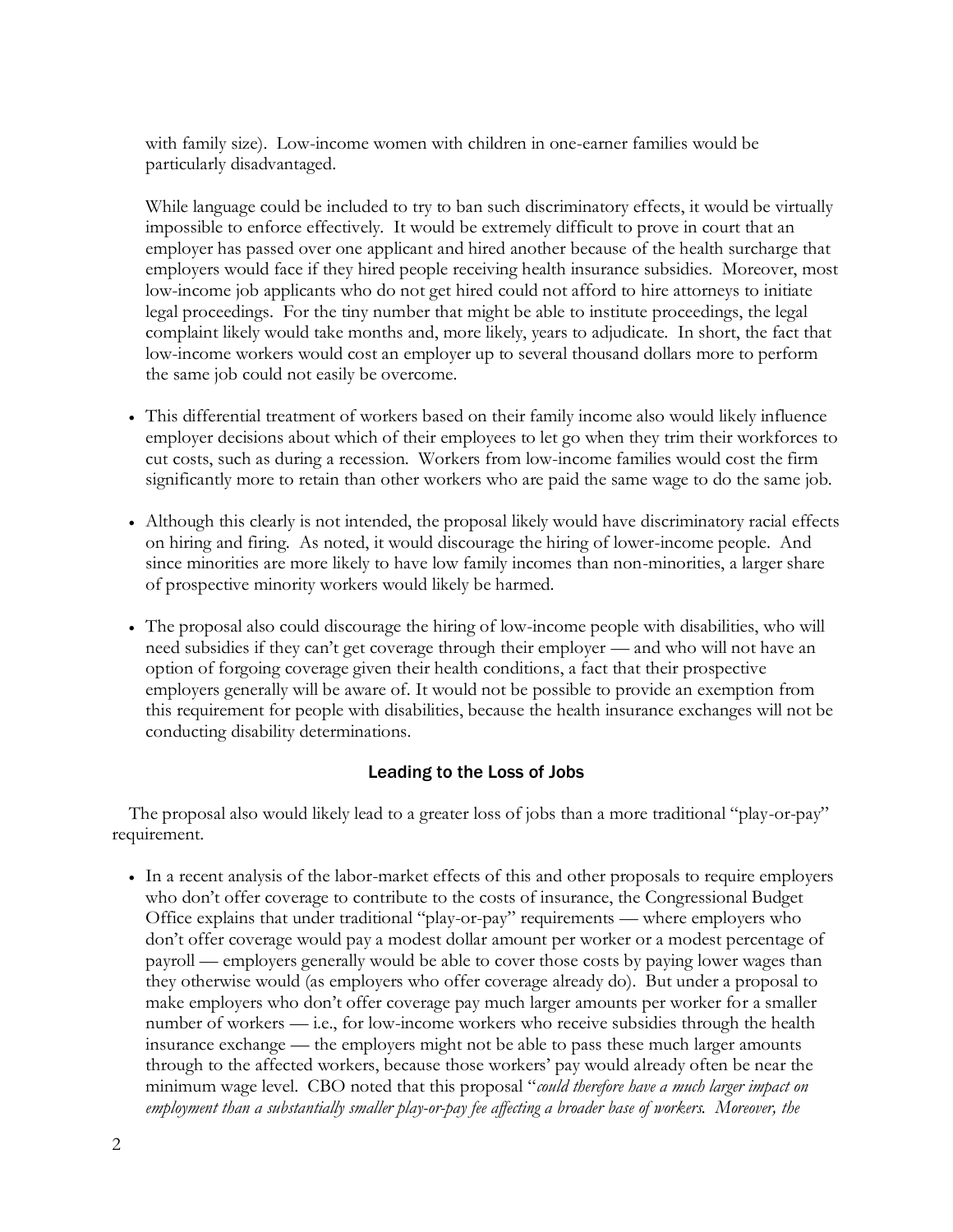#### **Employers Generally Will Be Able to Discern Which Job Applicants Are More Likely to Be Low-Income**

Employers generally will be able to tell whether some job applicants are more likely than others to have low family income and thus to be eligible for health insurance subsidies. For starters, employers often know who is a single parent and who is married; it's often easy to discern that in an interview. If the prospective employee is a single parent, the wage the employer would pay will generally be the family's sole income. If the wage is modest, the chances will be substantial that the single parent will qualify for a health insurance subsidy and hence cost the employer considerably more.

The employer also will know the applicant's home address. Applicants living in housing projects or poor parts of town will be more likely to be low-income than people living in more affluent neighborhoods.

The employer will know the applicant's race. The combination of race and address for different applicants will correlate with different likelihoods of being low-income.

Finally, for individuals whom an employer has hired, the employer will know exactly which ones he or she has to pay extra for, because the employer will be billed for them by the government or the health insurance exchange. This could influence employer decisions on which employees to let go when employers are reducing their workforces, since these employees will cost more than others to do the same work.

*employment loss would be concentrated disproportionately among low-income workers* who employers expected would be more likely to obtain subsidies from the government (for example, unmarried individuals who do not receive family coverage through a spouse's job)."2

• Employers also would have incentives to replace lower-paid, less-skilled workers with machines and a smaller number of higher-paid workers to operate the technology; in some cases, the addition of a health surcharge applied to lower-wage workers but not to more highly-paid workers could tip the balance for employers in this direction.

#### Discouraging People from Getting Insurance

Another concern is that some prospective or actual employees might be discouraged from applying for health insurance subsidies, because they know their employer will be charged and fear angering the employer. They might forgo health coverage as a consequence.<sup>3</sup>

## Creating Administrative Complications for Employers

Finally, as the Congressional Budget Office noted in its recent report, the proposal raises serious

<sup>2</sup> Congressional Budget Office, "*Effects of Changes to the Health Insurance System on Labor Markets*," July 13, 2009. Emphasis added.

3 The likely inclusion in the legislation of an "individual mandate" would mitigate this concern, but would not entirely eliminate it. Individual mandate proposals generally exempt people living below some multiple of the poverty line such as 150 percent of the poverty line — from the penalties for noncompliance with the mandate. Hence, some lowincome workers might conclude it was better to remain uninsured than to jeopardize their jobs or diminish their chances of being hired, especially if they are in good health.